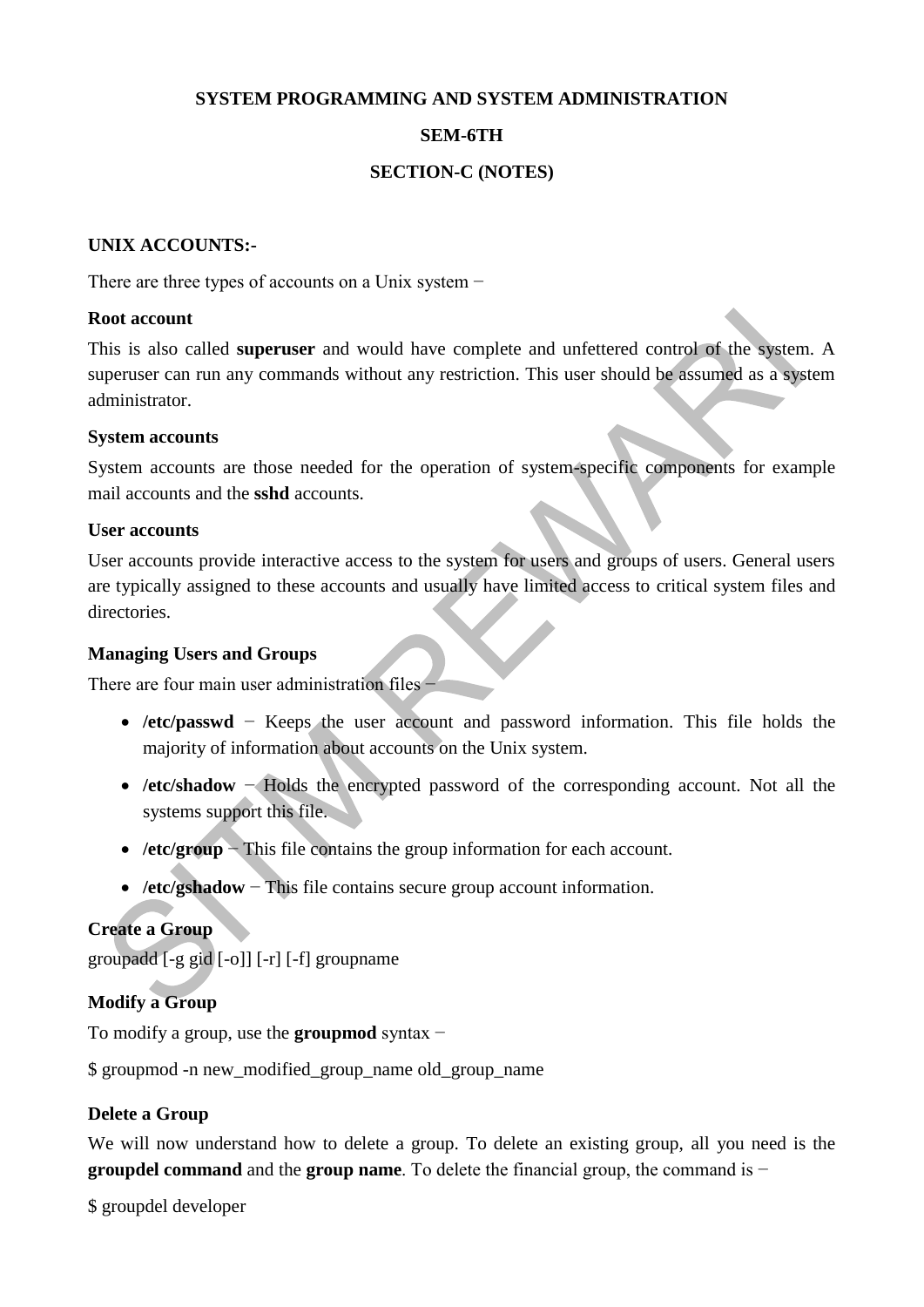#### **Create an Account**

Let us see how to create a new account on your Unix system. Following is the syntax to create a user's account −

useradd -d homedir -g groupname -m -s shell -u userid accountname

### **S.No. Option & Description -d homedir**

1 Specifies home directory for the account

#### **-g groupname**

2 Specifies a group account for this account

#### **-m**

3 Creates the home directory if it doesn't exist

#### **-s shell**

4 Specifies the default shell for this account

#### **-u userid**

5 You can specify a user id for this account

#### **accountname**

6 Actual account name to be created

Once an account is created you can set its password using the **passwd** command as follows −

#### **PASSWORD:**

\$ passwd mcmohd20 Changing password for user mcmohd20. New UNIX password: Retype new UNIX password: passwd: all authentication tokens updated successfully.

When you type *passwd accountname*, it gives you an option to change the password, provided you are a superuser. Otherwise, you can change just your password using the same command but without specifying your account name.

#### **Modify an Account**

The **usermod** command enables you to make changes to an existing account from the command line. It uses the same arguments as the **useradd** command, plus the -l argument, which allows you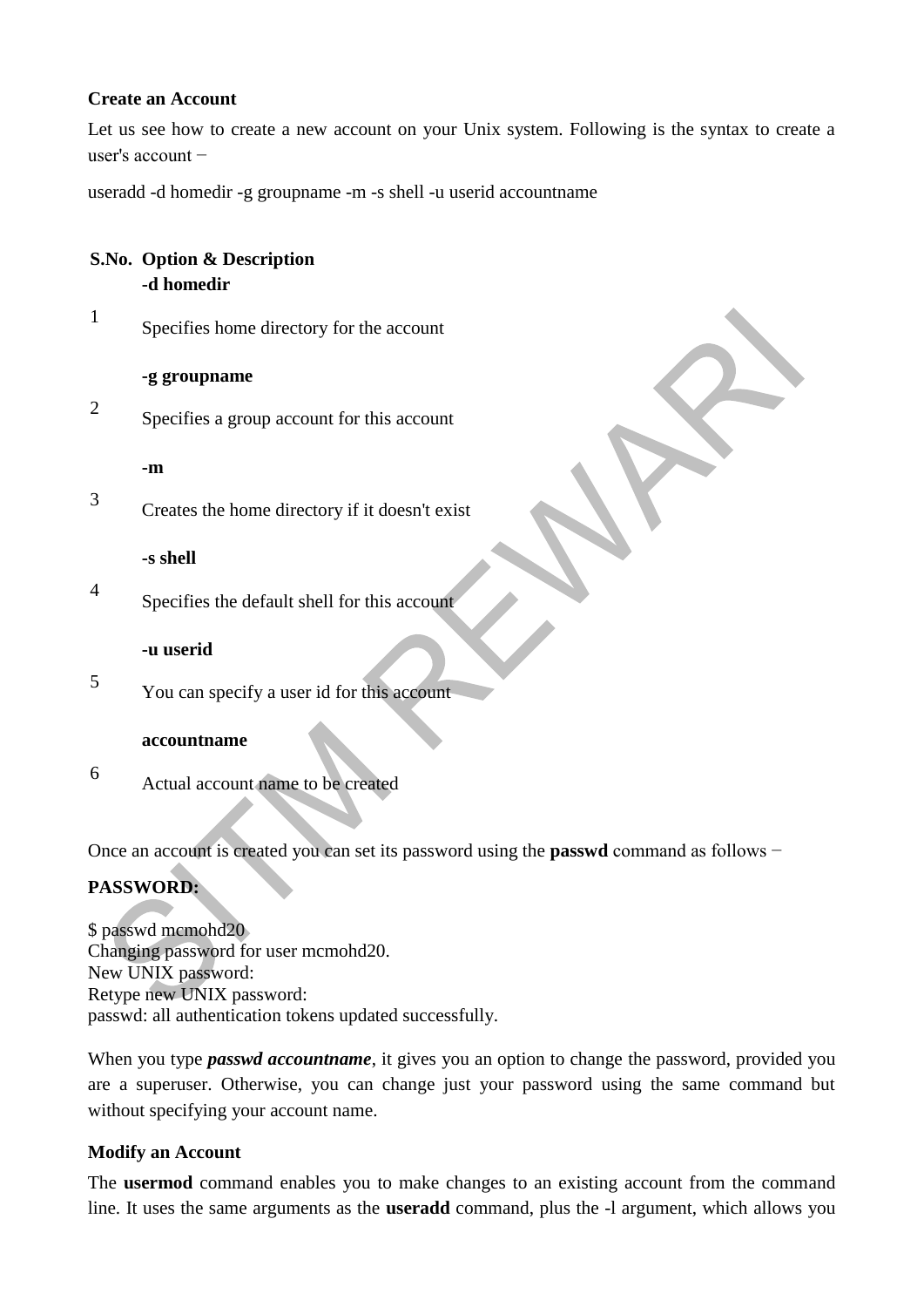to change the account name.

For example, to change the account name *mcmohd* to *mcmohd20* and to change home directory accordingly, you will need to issue the following command −

\$ usermod -d /home/mcmohd20 -m -l mcmohd mcmohd20

### **Files**

• **ls** --- lists your files

**ls -l** --- lists your files in 'long format', which contains lots of useful information, e.g. the exact size of the file, who owns the file and who has the right to look at it, and when it was last modified.

**ls -a** --- lists all files, including the ones whose filenames begin in a dot, which you do not always want to see.

There are many more options, for example to list files by size, by date, recursively etc.

- more *filename* --- shows the first part of a file, just as much as will fit on one screen. Just hit the space bar to see more or **q** to quit. You can use **/***pattern* to search for a pattern.
- **emacs** *filename* --- is an editor that lets you create and edit a file.
- **mv** *filename1 filename2* --- moves a file (i.e. gives it a different name, or moves it into a different directory (see below)
- **cp** *filename1 filename2* --- copies a file
- **rm** *filename* --- removes a file. It is wise to use the option rm -i, which will ask you for confirmation before actually deleting anything. You can make this your default by making an alias in your .cshrc file.
- diff *filename1 filename2* --- compares files, and shows where they differ
- wc *filename* --- tells you how many lines, words, and characters there are in a file
- **chmod** *options filename* --- lets you change the read, write, and execute permissions on your files. The default is that only you can look at them and change them, but you may sometimes want to change these permissions. For example, **chmod o+r** *filename* will make the file readable for everyone, and **chmod o-r** *filename* will make it unreadable for others again. Note that for someone to be able to actually look at the file the directories it is in need to be at least executable.

### **Directories**

Directories, like folders on a Macintosh, are used to group files together in a hierarchical structure.

- mkdir *dirname* --- make a new directory
- cd *dirname* --- change directory. You basically 'go' to another directory, and you will see the files in that directory when you do 'ls'. You always start out in your 'home directory', and you can get back there by typing 'cd' without arguments. 'cd ..' will get you one level up from your current position. You don't have to walk along step by step - you can make big leaps or avoid walking around by specifying pathnames.
- **pwd** --- tells you where you currently are.
- **ff** --- find files anywhere on the system. This can be extremely useful if you've forgotten in which directory you put a file, but do remember the name. In fact, if you use **ff -p** you don't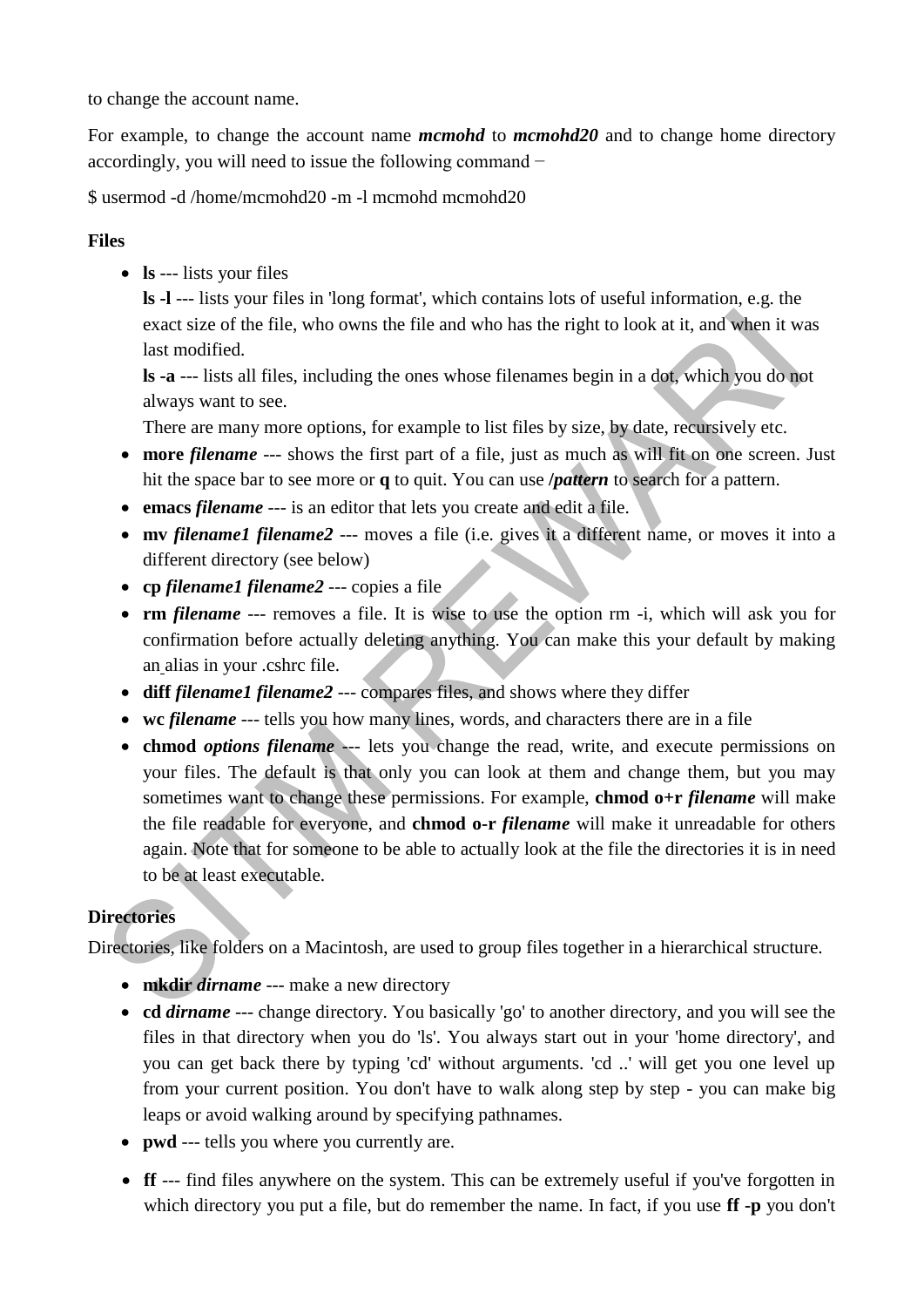even need the full name, just the beginning. This can also be useful for finding other things on the system, e.g. documentation.

- **grep** *string filename(s)* --- looks for the string in the files. This can be useful a lot of purposes, e.g. finding the right file among many, figuring out which is the right version of something, and even doing serious corpus work. grep comes in several varieties (**grep**, **egrep**, and **fgrep**) and has a lot of very flexible options.
- **w** --- tells you who's logged in, and what they're doing. Especially useful: the 'idle' part. This allows you to see whether they're actually sitting there typing away at their keyboards right at the moment.
- who --- tells you who's logged on, and where they're coming from. Useful if you're looking for someone who's actually physically in the same building as you, or in some other particular location.
- **finger** *username* --- gives you lots of information about that user, e.g. when they last read their mail and whether they're logged in. Often people put other practical information, such as phone numbers and addresses, in a file called **.plan**. This information is also displayed by 'finger'.
- last -1 *username* --- tells you when the user last logged on and off and from where. Without any options, **last** will give you a list of everyone's logins.
- **talk** *username* --- lets you have a (typed) conversation with another user
- **write** *username* --- lets you exchange one-line messages with another user
- **elm** --- lets you send e-mail messages to people around the world (and, of course, read them).
- **whoami** --- returns your username. Sounds useless, but isn't. You may need to find out who it is who forgot to log out somewhere, and make sure \*you\* have logged out.
- **passwd** --- lets you change your password, which you should do regularly.
- **ps -u** *yourusername* --- lists your processes. Contains lots of information about them, including the process ID, which you need if you have to kill a process.
- kill *PID* --- kills (ends) the processes with the ID you gave. This works only for your own processes, of course. Get the ID by using **ps**. If the process doesn't 'die' properly, use the option -9.
- **quota -v** --- show what your disk quota is (i.e. how much space you have to store files)
- **du** *filename* --- shows the disk usage of the files and directories in *filename* (without argument the current directory is used). **du -s** gives only a total.
- last *vourusername* --- lists your last logins. Can be a useful memory aid for when you were where, how long you've been working for, and keeping track of your phonebill if you're making a non-local phonecall for dialling in.

### **PATH:**

A path is a unique location to a file or a folder in a file system of an OS. A path to a file is a combination of / and alpha-numeric characters.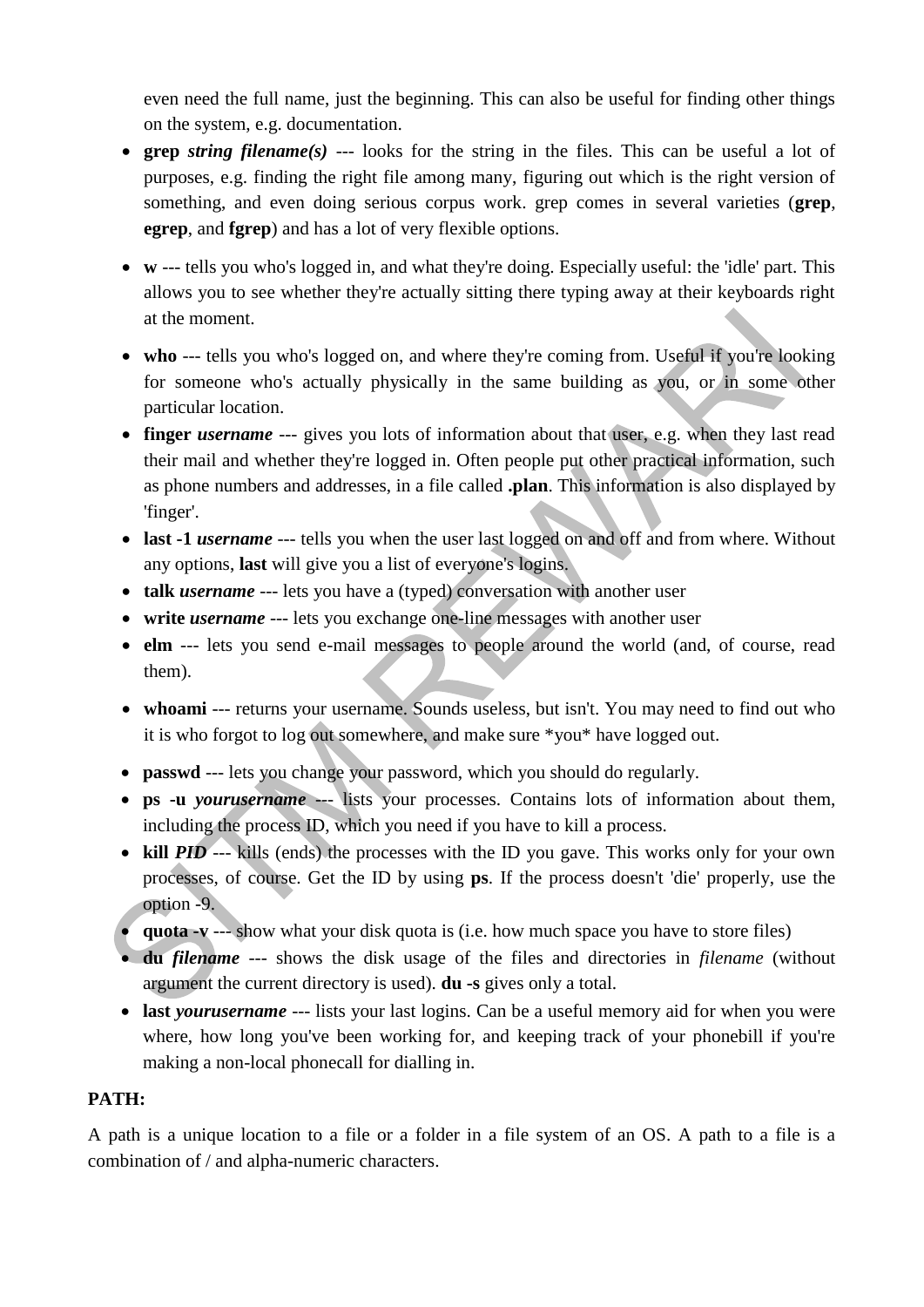What is an absolute path?

An absolute path is defined as the specifying the location of a file or directory from the root directory(*i*). In other words we can say absolute path is a complete path from start of actual filesystem from / directory.

Some examples of absolute path:

/var/**ftp**/pub **/etc**/samba.smb.conf /boot/grub/grub.conf

What is the relative path?

Relative path is defined as path related to the present working directory(pwd). Suppose I am located in /var/log and I want to change directory to /var/log/kernel. I can use relative path concept to change directory to kernel

changing directory to /var/log/kernel by using relative path concept.

#### **pwd/var/logcd kernel**

Every file in Unix has the following attributes −

- **Owner permissions** − The owner's permissions determine what actions the owner of the file can perform on the file.
- **Group permissions** − The group's permissions determine what actions a user, who is a member of the group that a file belongs to, can perform on the file.
- **Other (world) permissions** − The permissions for others indicate what action all other users can perform on the file.

# **The Permission Indicators**

While using **ls -l** command, it displays various information related to file permission as follows −

```
$ls -l /home/amrood
-rwxr-xr-- 1 amrood users 1024 Nov 2 00:10 myfile
                     users 1024 Nov 2 00:10 mydir
```
The permissions are broken into groups of threes, and each position in the group denotes a specific permission, in this order: read (r), write (w), execute  $(x)$  –

- The first three characters (2-4) represent the permissions for the file's owner. For example,  **rwxr-xr--** represents that the owner has read (r), write (w) and execute (x) permission.
- $\bullet$  The second group of three characters (5-7) consists of the permissions for the group to which the file belongs. For example, **-rwxr-xr--** represents that the group has read (r) and execute (x) permission, but no write permission.
- The last group of three characters (8-10) represents the permissions for everyone else. For example, **-rwxr-xr--** represents that there is **read (r)** only permission.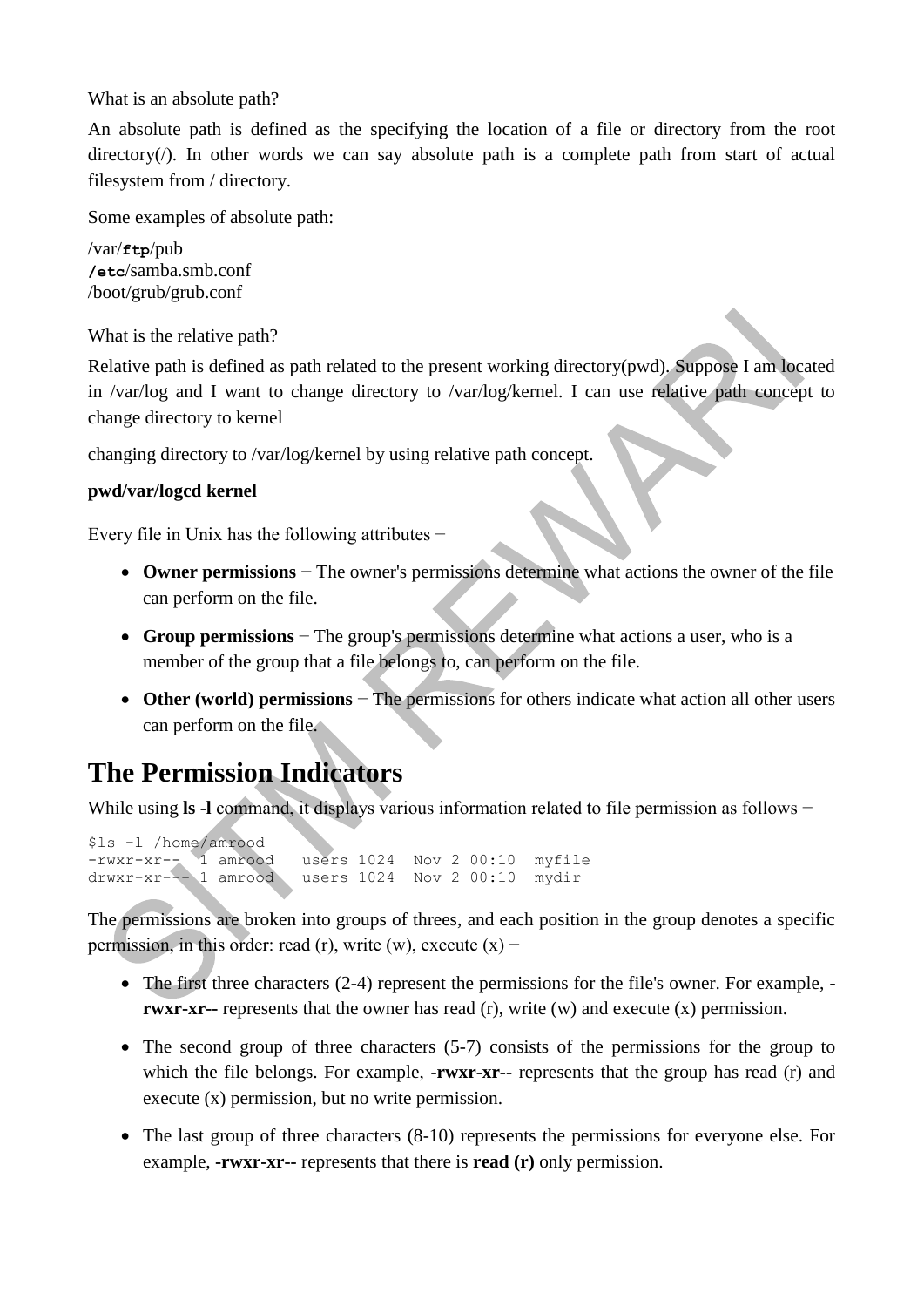## **File Access Modes**

The permissions of a file are the first line of defense in the security of a Unix system. The basic building blocks of Unix permissions are the **read**, **write**, and **execute** permissions, which have been described below −

## **Read**

Grants the capability to read, i.e., view the contents of the file.

## **Write**

Grants the capability to modify, or remove the content of the file.

## **Execute**

User with execute permissions can run a file as a program.

### **Pipes and Filters**

To make a pipe, put a vertical bar (**|**) on the command line between two commands.

When a program takes its input from another program, it performs some operation on that input, and writes the result to the standard output. It is referred to as a *filter*.

# **The grep Command**

The grep command searches a file or files for lines that have a certain pattern. The syntax is −

```
$grep pattern file(s)
```
The name **"grep"** comes from the ed (a Unix line editor) command **g/re/p** which means "globally search for a regular expression and print all lines containing it".

A regular expression is either some plain text (a word, for example) and/or special characters used for pattern matching.

### **The sort Command**

The **sort** command arranges lines of text alphabetically or numerically. The following example sorts the lines in the food file −

```
$sort food
Afghani Cuisine
Bangkok Wok
Big Apple Deli
Isle of Java
```
# **The pg and more Commands**

A long output can normally be zipped by you on the screen, but if you run text through more or use the **pg** command as a filter; the display stops once the screen is full of text.

```
$ls -l | grep "Aug" | sort +4n | more
-rw-rw-r-- 1 carol doc 1605 Aug 23 07:35 macros
-rw-rw-r-- 1 john doc 2488 Aug 15 10:51 intro
-rw-rw-rw- 1 john doc 8515 Aug 6 15:30 ch07
-rw-rw-r-- 1 john doc 0010 Aug 0 10.00 Cho?<br>-rw-rw-r-- 1 john doc 014827 Aug 9 12:40 ch03
```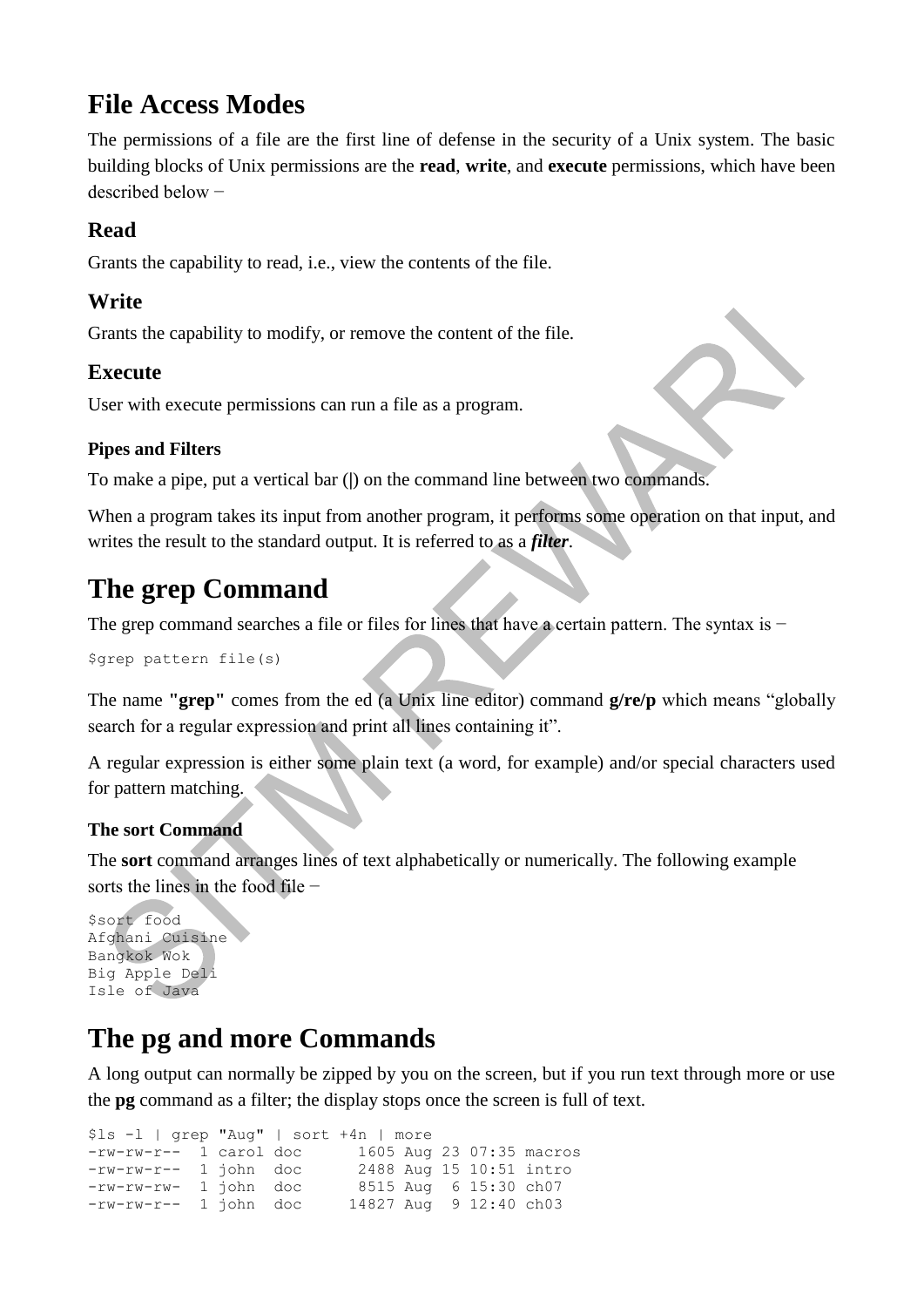```
 .
 .
-rw-rw-rw- 1 john doc 16867 Aug 6 15:56 ch05
--More--(74%)
```
The screen will fill up once the screen is full of text consisting of lines sorted by the order of the file size. At the bottom of the screen is the **more** prompt, where you can type a command to move through the sorted text.

#### **UNIX PROCESSES:**

.

The operating system tracks processes through a five-digit ID number known as the **pid** or the **process ID**. Each process in the system has a unique **pid**.

Pids eventually repeat because all the possible numbers are used up and the next pid rolls or starts over. At any point of time, no two processes with the same pid exist in the system because it is the pid that Unix uses to track each process.

When you start a process (run a command), there are two ways you can run it  $-$ 

- Foreground Processes
- Background Processes

### **Foreground Processes**

By default, every process that you start runs in the foreground. It gets its input from the keyboard and sends its output to the screen.

You can see this happen with the **ls** command. If you wish to list all the files in your current directory, you can use the following command −

\$ls ch\*.doc

### **Background Processes**

A background process runs without being connected to your keyboard. If the background process requires any keyboard input, it waits.

The advantage of running a process in the background is that you can run other commands; you do not have to wait until it completes to start another!

The simplest way to start a background process is to add an ampersand (**&**) at the end of the command.

```
$ls ch*.doc &
```
 $\ddot{\sigma}$ 

## **Listing Running Processes**

It is easy to see your own processes by running the **ps** (process status) command as follows −

| TTY   | TTMF.    | CMD     |
|-------|----------|---------|
| ttyp3 | 00:00:00 | sh      |
| ttyp3 | 00:01:31 | abiword |
| ttyp3 | 00:00:00 | ps      |
|       |          |         |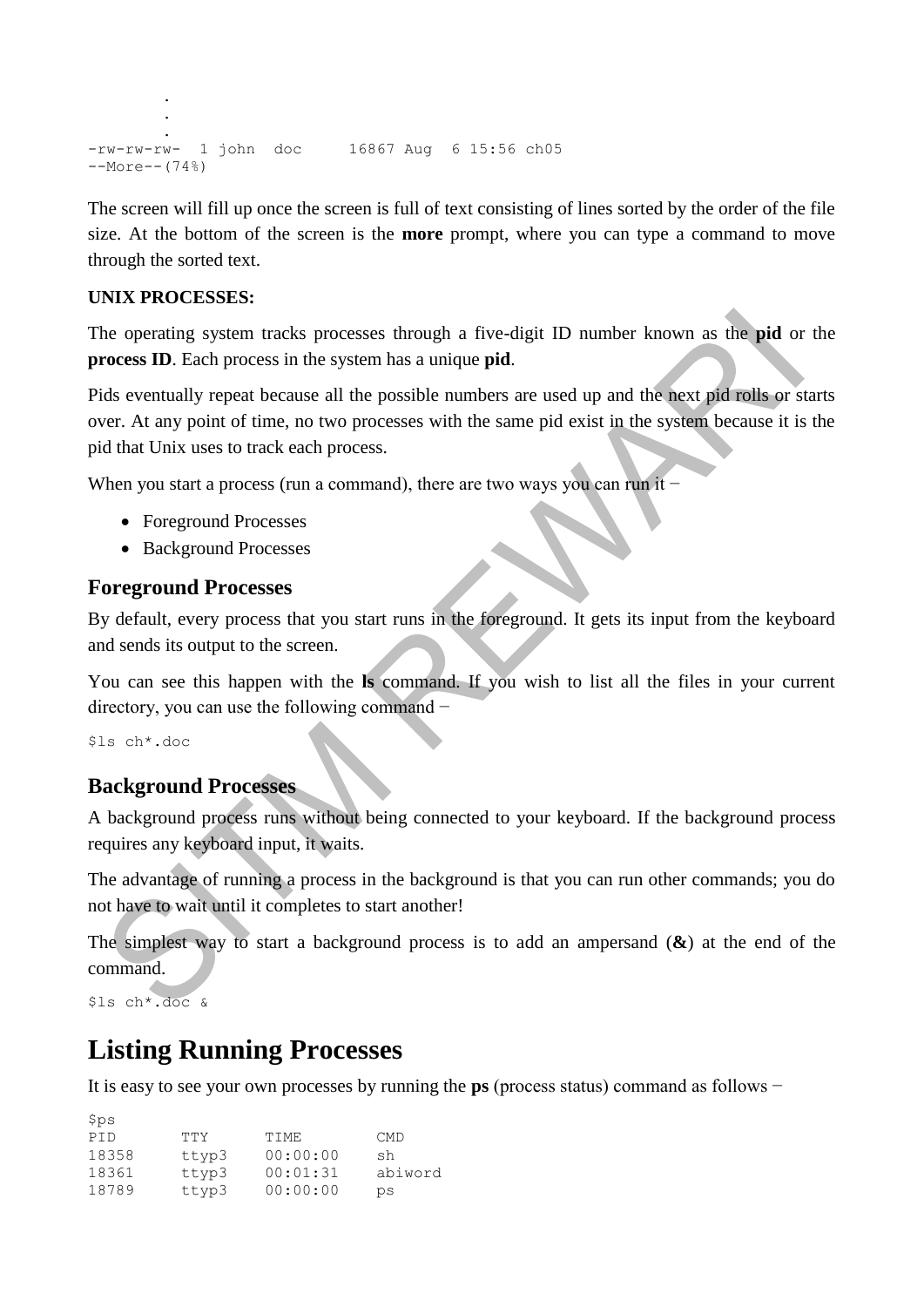# **Stopping Processes**

Ending a process can be done in several different ways. Often, from a console-based command, sending a  $CTRL + C$  keystroke (the default interrupt character) will exit the command. This works when the process is running in the foreground mode.

If a process is running in the background, you should get its Job ID using the **ps** command. After that, you can use the **kill** command to kill the process as follows −

```
$ps -fUID PID PPID C STIME TTY TIME CMD
amrood 6738 3662 0 10:23:03 pts/6 0:00 first one
amrood 6739 3662 0 10:22:54 pts/6 0:00 second_one
amrood 3662 3657 0 08:10:53 pts/6 0:00 -ksh
amrood 6892 3662 4 10:51:50 pts/6 0:00 ps -f
$kill 6738
Terminated
```
# **Parent and Child Processes**

Each unix process has two ID numbers assigned to it: The Process ID (pid) and the Parent process ID (ppid). Each user process in the system has a parent process.

Most of the commands that you run have the shell as their parent. Check the **ps -f** example where this command listed both the process ID and the parent process ID.

## **VI EDITOR**

There are many ways to edit files in Unix. Editing files using the screen-oriented text editor **vi** is one of the best ways. This editor enables you to edit lines in context with other lines in the file.

An improved version of the vi editor which is called the **VIM** has also been made available now. Here, VIM stands for **Vi IM**proved.

vi is generally considered the de facto standard in Unix editors because −

- It's usually available on all the flavors of Unix system.
- Its implementations are very similar across the board.
- It requires very few resources.
- It is more user-friendly than other editors such as the **ed** or the **ex**.

# **Starting the vi Editor**

The following table lists out the basic commands to use the vi editor −

### **S.No. Command & Description vi filename**

1 Creates a new file if it already does not exist, otherwise opens an existing file.

 $\overline{2}$ **vi -R filename**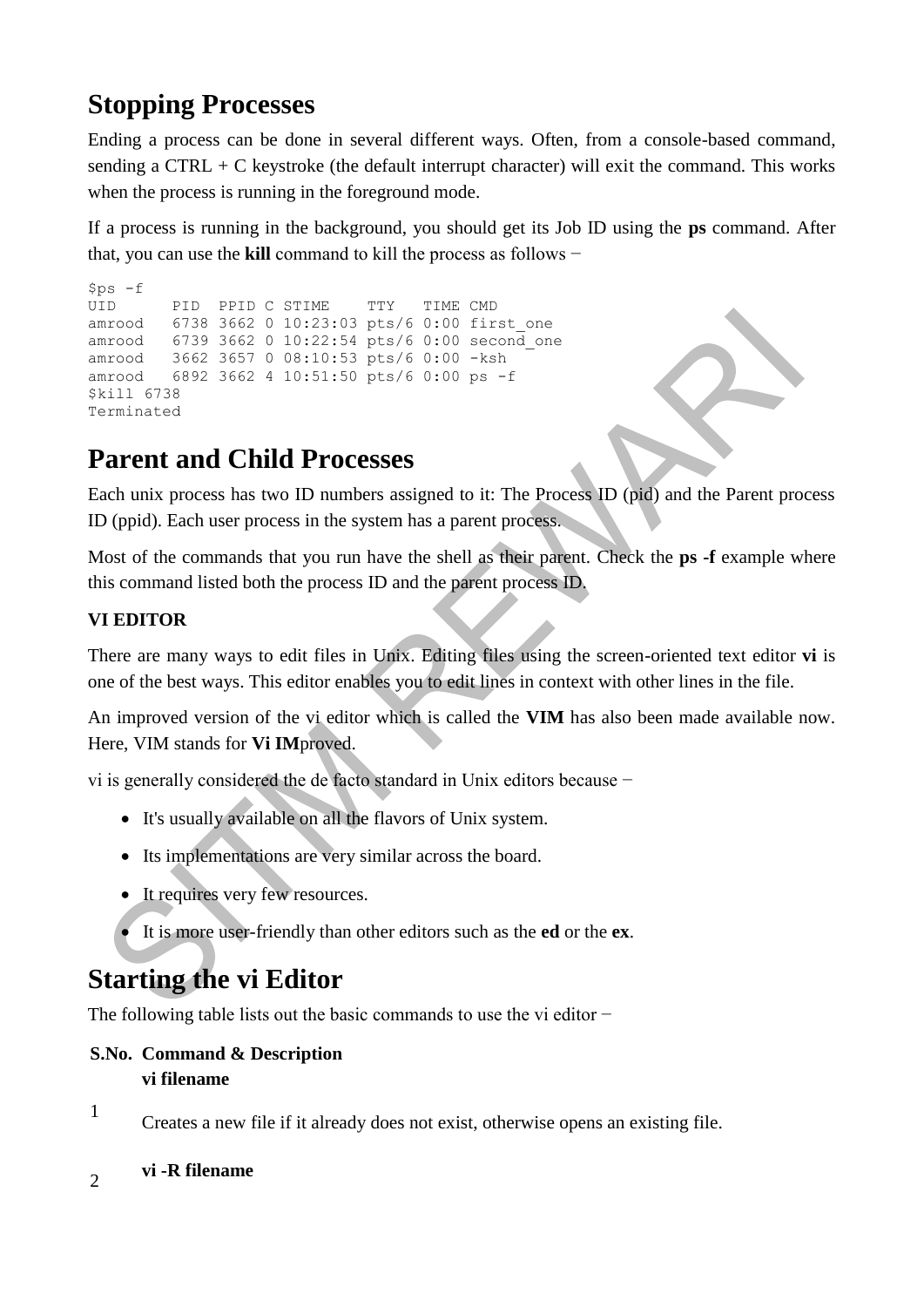Opens an existing file in the read-only mode.

### **view filename**

```
3
       Opens an existing file in the read-only mode.
```
Following is an example to create a new file **testfile** if it already does not exist in the current working directory −

\$vi testfile

# **Operation Modes**

While working with the vi editor, we usually come across the following two modes −

- **Command mode** − This mode enables you to perform administrative tasks such as saving the files, executing the commands, moving the cursor, cutting (yanking) and pasting the lines or words, as well as finding and replacing. In this mode, whatever you type is interpreted as a command.
- **Insert mode** − This mode enables you to insert text into the file. Everything that's typed in this mode is interpreted as input and placed in the file.

# **Getting Out of vi**

The command to quit out of vi is **:q**. Once in the command mode, type colon, and 'q', followed by return. If your file has been modified in any way, the editor will warn you of this, and not let you quit. To ignore this message, the command to quit out of vi without saving is **:q!**. This lets you exit vi without saving any of the changes.

The following points need to be considered to move within a file −

- vi is case-sensitive. You need to pay attention to capitalization when using the commands.
- Most commands in vi can be prefaced by the number of times you want the action to occur. For example, **2j** moves the cursor two lines down the cursor location.

There are many other ways to move within a file in vi.

# **Deleting Characters**

Here is a list of important commands, which can be used to delete characters and lines in an open file −

## **S.No. Command & Description**

**x**

**X**

- 1 Deletes the character under the cursor location
- $\overline{2}$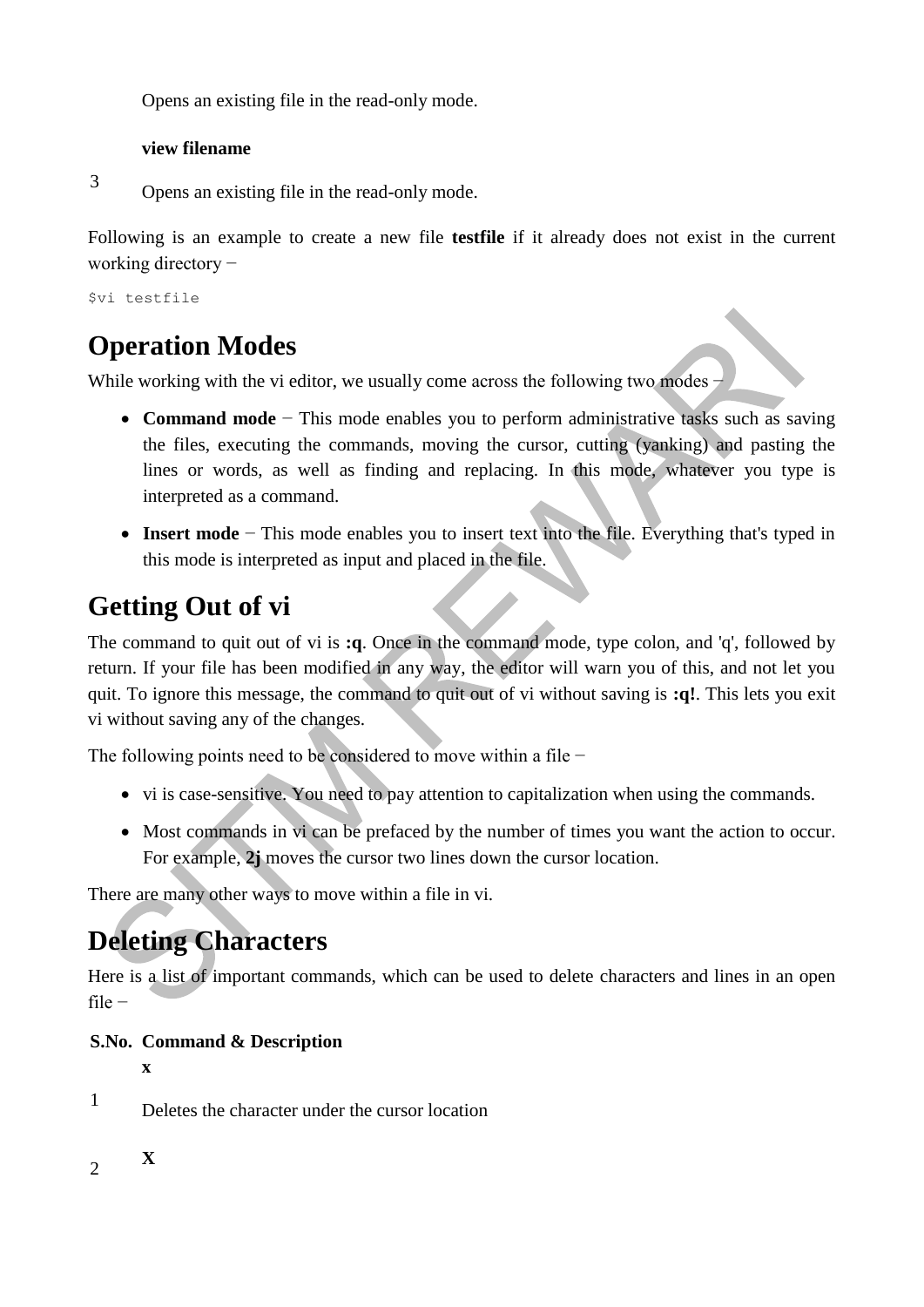Deletes the character before the cursor location

|                | dw                                                                    |
|----------------|-----------------------------------------------------------------------|
| 3              | Deletes from the current cursor location to the next word             |
|                | $d^{\wedge}$                                                          |
| $\overline{A}$ | Deletes from the current cursor position to the beginning of the line |
|                | $\mathbf{d}\mathbf{\$}$                                               |
| 5              | Deletes from the current cursor position to the end of the line       |
|                | D                                                                     |
| 6              | Deletes from the cursor position to the end of the current line       |
|                | <b>Dd</b> Deletes the line the cursor is on                           |

# **Change Commands**

You also have the capability to change characters, words, or lines in vi without deleting them. Here are the relevant commands −

## **S.No. Command & Description**

**cc**

1 Removes the contents of the line, leaving you in insert mode.

**cw**

2 Changes the word the cursor is on from the cursor to the lowercase **w** end of the word.

**r**

- 3 Replaces the character under the cursor. vi returns to the command mode after the replacement is entered.
	- **R**
- 4 Overwrites multiple characters beginning with the character currently under the cursor. You must use **Esc** to stop the overwriting.

**s**

5 Replaces the current character with the character you type. Afterward, you are left in the insert mode.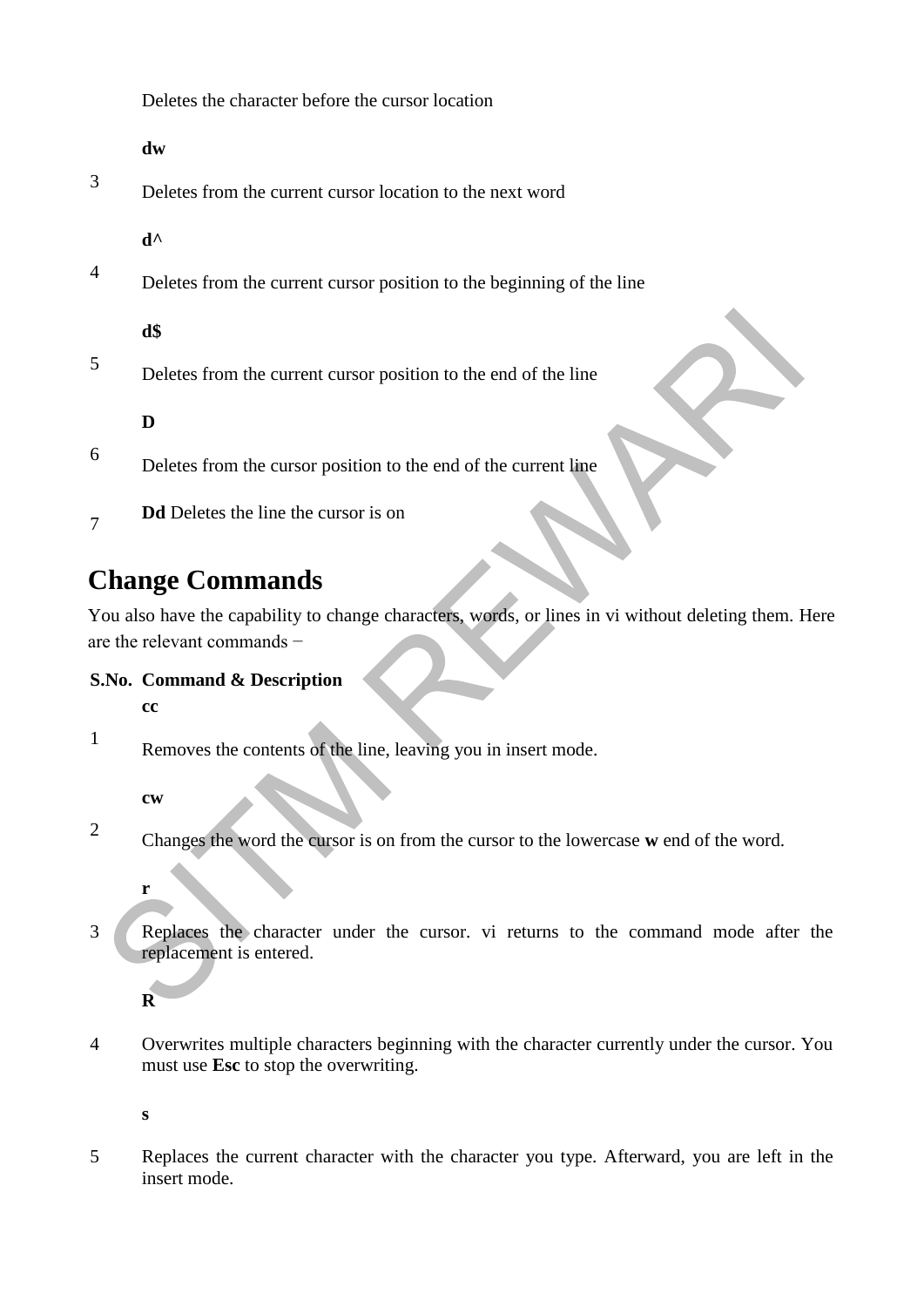6 Deletes the line the cursor is on and replaces it with the new text. After the new text is entered, vi remains in the insert mode.

# **Copy and Paste Commands**

You can copy lines or words from one place and then you can paste them at another place using the following commands −

#### **S.No. Command & Description**

**yy**

1 Copies the current line.

**yw**

 $\mathfrak{D}$ Copies the current word from the character the lowercase w cursor is on, until the end of the word.

#### **TEXT MANIPULATION:**

The cat command is one of the most basic commands. It is used to create, append, display, and concatenate files.

We can create a file with cat using the  $\gg$  to redirect standard input (stdin) to a file. Using the '>' operator truncates the contents of the output file specified. Text entered after that is redirected to the file specified to the right of the '>' operator. The control-d signals an end-of-file, returning control to the shell.

```
$ cat > grocery.list
apples
bananas
plums
<ctrl-d>
$
```
Use the ' $\gg$ ' operator to append standard input into an existing file.

```
$ cat >> grocery.list
carrots
<ctrl-d>
```
# **Use of wc**

The wc (wordcount) command counts the number of lines, words (separated by whitespace), and characters in specified files, or from stdin.

\$wc grocery.list

**S**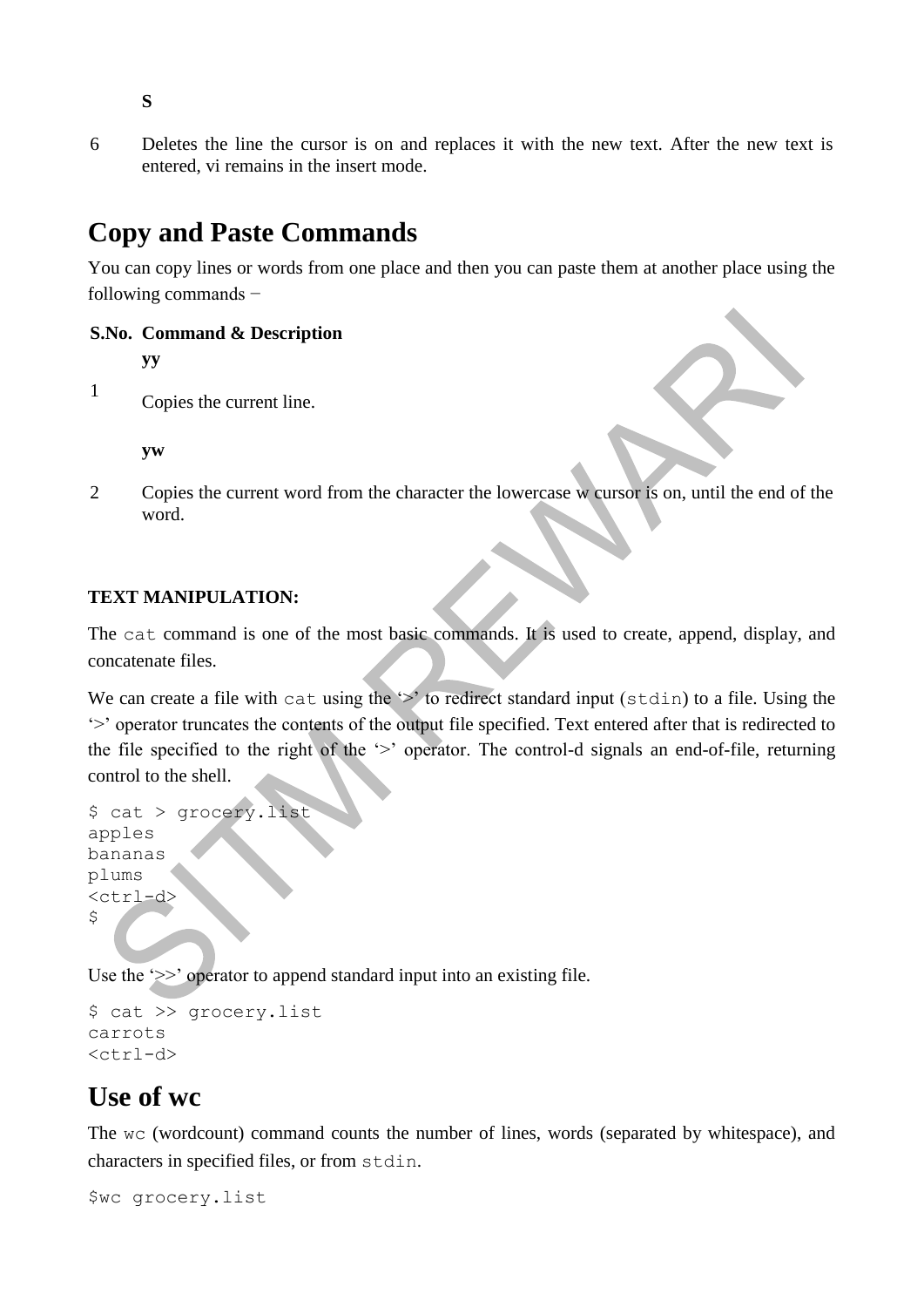4 4 29 grocery.list

# **Using grep**

The grep command searches specified files or stdin for patterns matching a given expression(s). Output from grep is controlled by various option flags

```
$cat grocery.list2
Apple Sauce
wild rice
black beans
kidney beans
dry apples
```
## **Streams, pipes, redirects, tee**

In UNIX a terminal by default contains three streams, one for input, and two output-based streams. The input stream is referred to as stdin, and is generally mapped to the keyboard (other input devices may be used, or could be piped from another process). The standard output stream is referred to as stdout, and generally prints to the terminal, or output may be consumed by another process (as stdin). The other output stream stderr primarily used for status reporting usually prints to the terminal like stdout. As each of these streams has its own file descriptor, each may be piped or redirected separately from the other, even if they are all connected to the terminal. File descriptors for each of these streams are:

- $\bullet$  stdin = 0
- $\bullet$  stdout = 1
- $\bullet$  stderr = 2

These streams can be piped and redirected to files or other processes. This construct is commonly referred to as building a pipeline. For example, a programmer may want to merge the stdout and stderr streams, and then display them on the terminal but also save the results to a file to examine build issues. Using  $2 > 2$  the stderr stream with file descriptor 2 is redirected to  $2/1$ , a 'pointer' the stdout stream. This effectively merges stderr into stdout. Using the '|' symbol indicates a pipe. A pipe links stdout from the left-hand process (make) to stdin of the righthand process (tee). The tee command duplicates the (merged) stdout stream sending the data to the terminal and to a file, in this example, called build.log.

\$ make –f build\_example.mk 2>&1 | tee build.log

**Example of redirection to make a backup file:** \$ cat < grocery.list > grocery.list.bak

## **Use of comm, cmp, and diff**

To demonstrate these commands, two new files are created.

```
cat << EOF > dummy file1.dat
011 IBM 174.99
012 INTC 22.69
013 SAP 59.37
```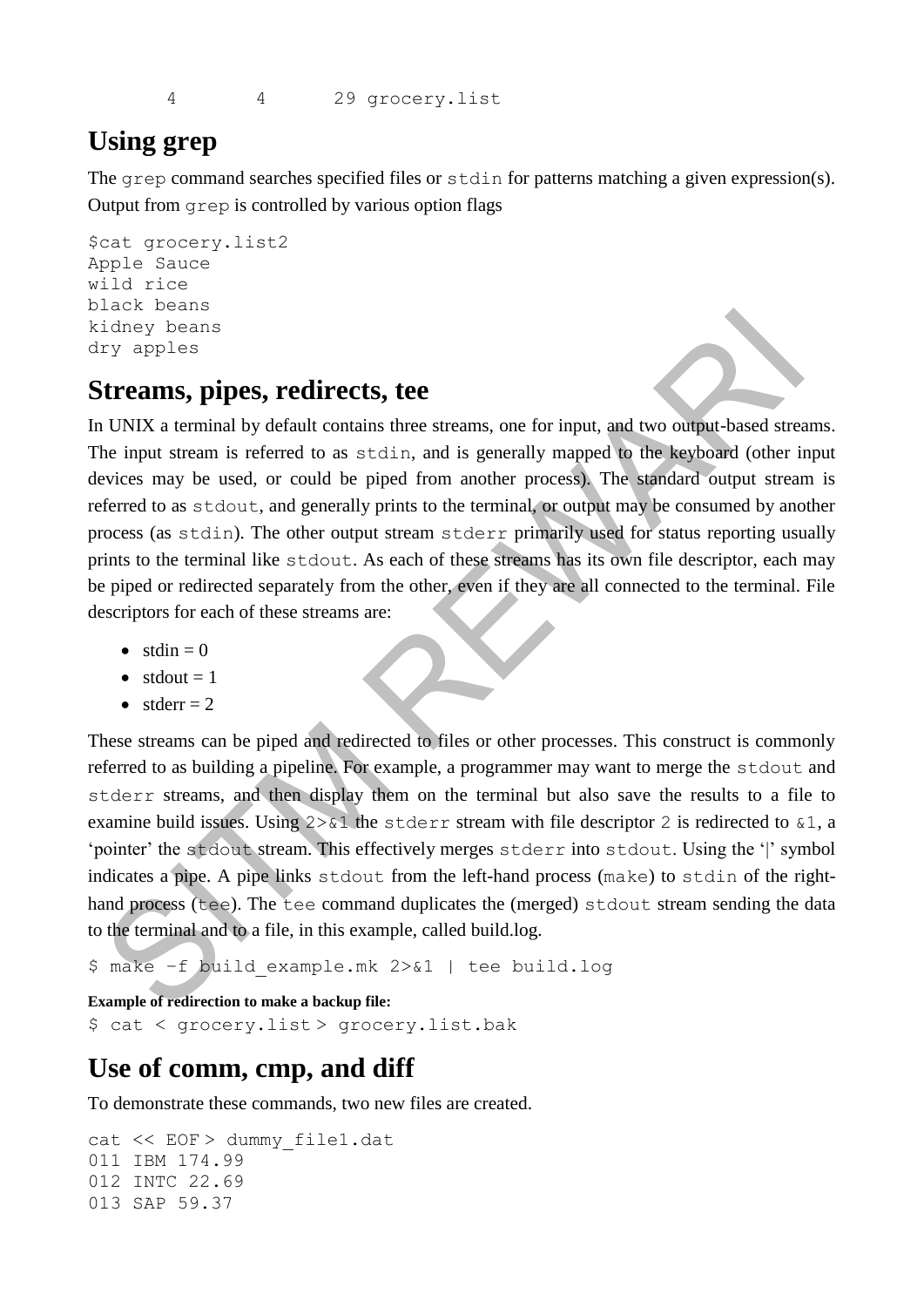```
014 VMW 102.92
EOF
cat << EOF > dummy_file2.dat
011 IBM 174.99
012 INTC 22.78
013 SAP 59.37
014 vmw 102.92
EOF
```
# **Using sort**

To arrange rows in stdin or a file in a particular order, such as alphabetic or numeric, the sort command may be used. By default output from sort is written on stdout. Environment variables such as LC\_ALL, LC\_COLLATE, or LANG can affect the output of sort and other commands.

```
$ cat << EOF > dummy_sort1.dat
014 VMW, 102.92
013 INTC, 22.69
012 sap, 59.37
011 IBM, 174.99
011 IBM, 174.99
```
# **Using split**

A useful task for the split command is to break large datafiles into smaller files for processing. In this example, BigFile.dat is shown to have 165782 lines using the wc command. The -l option flag tells split the maximum number of lines for each output file. split allows for a prefix to be specified for output filenames, below BigFile\_ is the specified prefix. Other options allow for suffix control, and on BSD, a -p option flag allows for splits to occur at a regular expression like the csplit (context split) command.

```
$ wc BigFile.dat
165782 973580 42557440 BigFile.dat
$ split -l 15000 BigFile.dat BigFile_
```
# **AWK UTILITY:**

**awk** - Finds and Replaces text, database sort/validate/index

# **SYNOPSIS**

awk

## **DESCRIPTION**

awk command searches files for text containing a pattern. When a line or text matches, awk performs a specific action on that line/text. The Program statement tells awk what operation to do; Program statement consists of a series of "rules" where each rule specifies one pattern to search for,